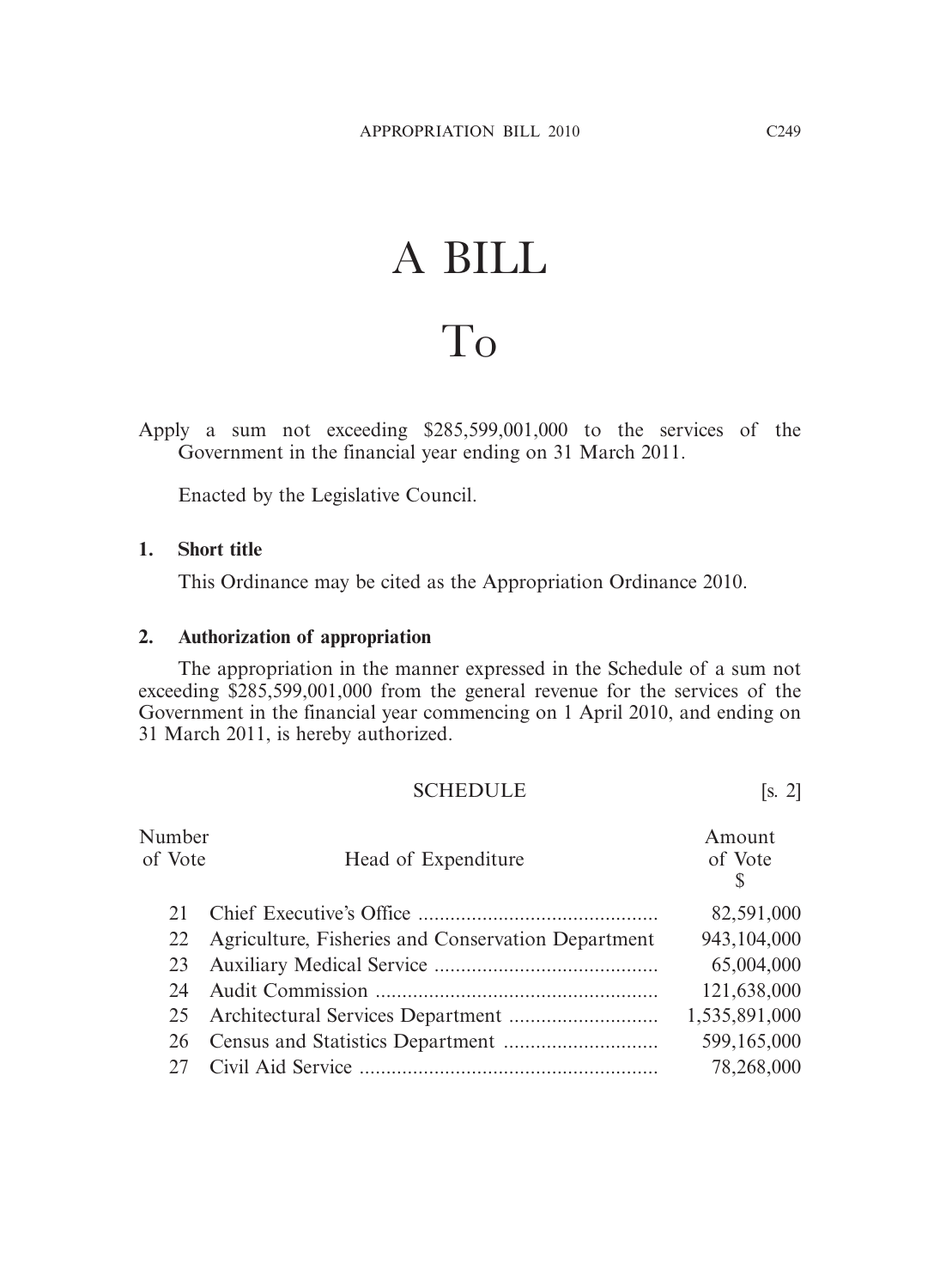| Number<br>of Vote | Head of Expenditure                                                                        | Amount<br>of Vote<br>$\mathbb{S}$ |
|-------------------|--------------------------------------------------------------------------------------------|-----------------------------------|
| 28                |                                                                                            | 726,398,000                       |
| 30                |                                                                                            | 2,845,482,000                     |
| 31                |                                                                                            | 2,509,384,000                     |
| 33                | Civil Engineering and Development Department                                               | 2,132,587,000                     |
| 37                |                                                                                            | 4,560,090,000                     |
| 39                |                                                                                            | 1,808,389,000                     |
| 42                | Electrical and Mechanical Services Department                                              | 400,857,000                       |
| 44                | Environmental Protection Department                                                        | 2,248,453,000                     |
| 45                |                                                                                            | 4,092,855,000                     |
| 46                |                                                                                            | 2,792,747,000                     |
| 47                | Government Secretariat: Office of the Government                                           |                                   |
|                   |                                                                                            | 580,499,000                       |
| 48                |                                                                                            | 355,005,000                       |
| 49                | Food and Environmental Hygiene Department                                                  | 4,543,431,000                     |
| 51                |                                                                                            | 1,770,012,000                     |
| 53                | Government Secretariat: Home Affairs Bureau                                                | 1,348,265,000                     |
| 55                | Government Secretariat: Commerce and Economic<br>Development Bureau (Communications<br>and | 291,421,000                       |
| 59                |                                                                                            | 491,806,000                       |
| 60                |                                                                                            | 2,194,355,000                     |
| 62                |                                                                                            | 128,712,000                       |
| 63                |                                                                                            | 1,639,685,000                     |
| 70                |                                                                                            | 3,039,401,000                     |
| 72                | Independent Commission Against Corruption                                                  | 814,174,000                       |
| 74                |                                                                                            | 373,769,000                       |
| 76                |                                                                                            | 1,273,893,000                     |
| 78                |                                                                                            | 96,086,000                        |
| 79                |                                                                                            | 105,776,000                       |
| 80                |                                                                                            | 1,115,639,000                     |
| 82                |                                                                                            | 867,834,000                       |
| 90                |                                                                                            | 1,166,267,000                     |
| 91                |                                                                                            | 1,793,355,000                     |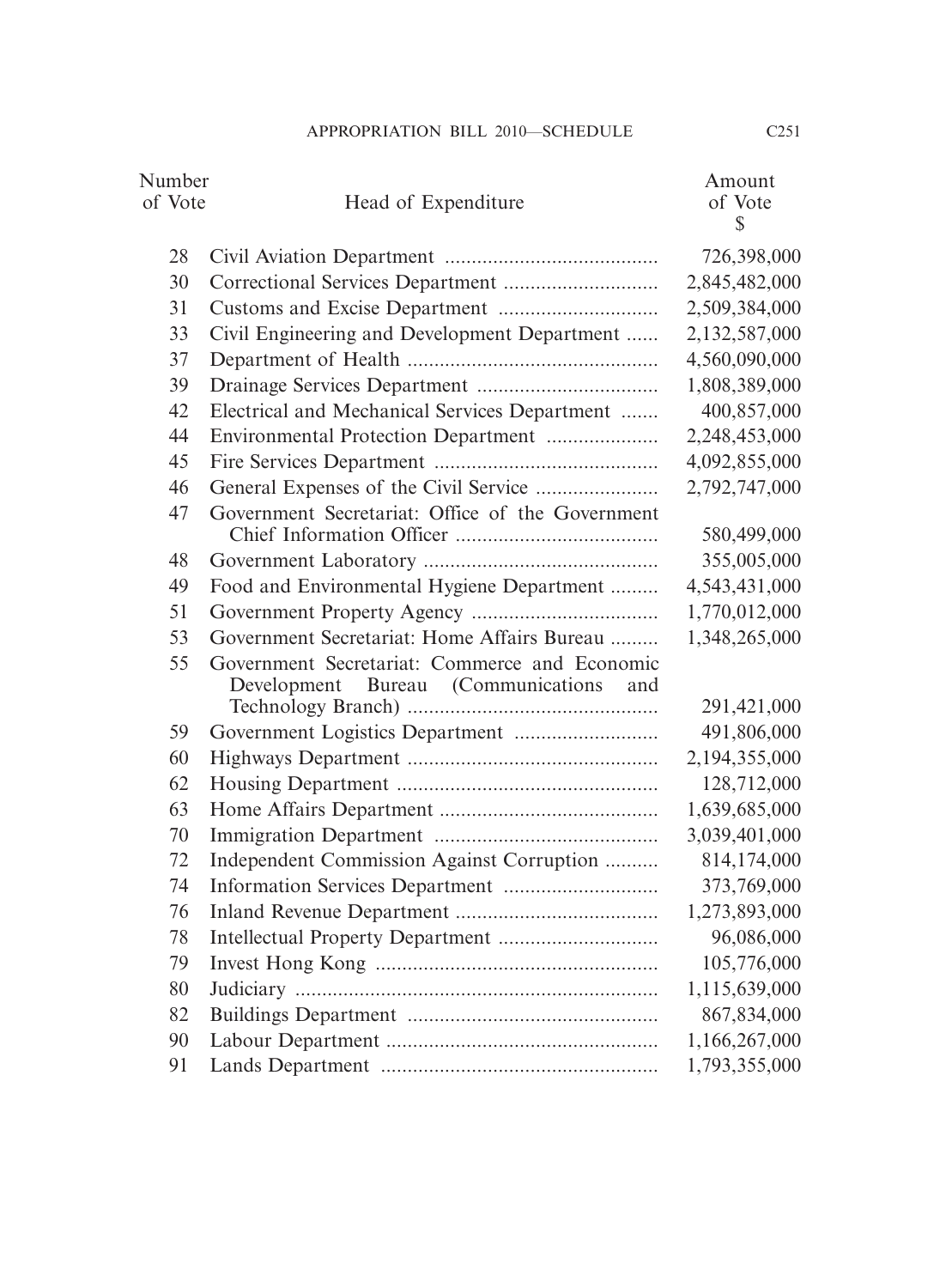| Number  |                                                                                                | Amount            |
|---------|------------------------------------------------------------------------------------------------|-------------------|
| of Vote | Head of Expenditure                                                                            | of Vote           |
|         |                                                                                                | $\mathbb{S}$      |
| 92      |                                                                                                | 1,009,882,000     |
| 94      |                                                                                                | 752,971,000       |
| 95      | Leisure and Cultural Services Department                                                       | 5,454,665,000     |
| 96      | Government Secretariat: Overseas Economic and                                                  |                   |
|         |                                                                                                | 303,747,000       |
| 100     |                                                                                                | 964,272,000       |
| 106     |                                                                                                | 17,600,787,000    |
| 112     |                                                                                                | 414,367,000       |
| 114     |                                                                                                | 88,487,000        |
| 116     |                                                                                                | 138,577,000       |
| 118     |                                                                                                | 475,571,000       |
| 120     |                                                                                                | 18,587,447,000    |
| 121     | Independent Police Complaints Council                                                          | 27,177,000        |
| 122     |                                                                                                | 13,042,384,000    |
| 136     |                                                                                                | 16,474,000        |
| 137     | Government Secretariat: Environment Bureau                                                     | 70,641,000        |
| 138     | Secretariat: Development Bureau<br>Government                                                  | 1,179,116,000     |
| 139     | Government Secretariat: Food and Health Bureau                                                 | 70,810,000        |
| 140     | Government Secretariat: Food and Health Bureau                                                 | 34, 584, 171, 000 |
| 141     | Government Secretariat: Labour and Welfare Bureau                                              | 537,939,000       |
| 142     | Government Secretariat: Offices of the Chief<br>Secretary for Administration and the Financial |                   |
|         |                                                                                                | 524,735,000       |
| 143     | Government Secretariat: Civil Service Bureau                                                   | 410,245,000       |
| 144     | Government Secretariat: Constitutional<br>and                                                  |                   |
|         |                                                                                                | 569,686,000       |
| 147     | Government Secretariat: Financial Services and the                                             |                   |
|         | Treasury Bureau (The Treasury Branch)                                                          | 685,754,000       |
| 148     | Government Secretariat: Financial Services and the                                             |                   |
|         | Treasury Bureau (Financial Services Branch)                                                    | 160,788,000       |
| 151     | Government Secretariat: Security Bureau                                                        | 245,479,000       |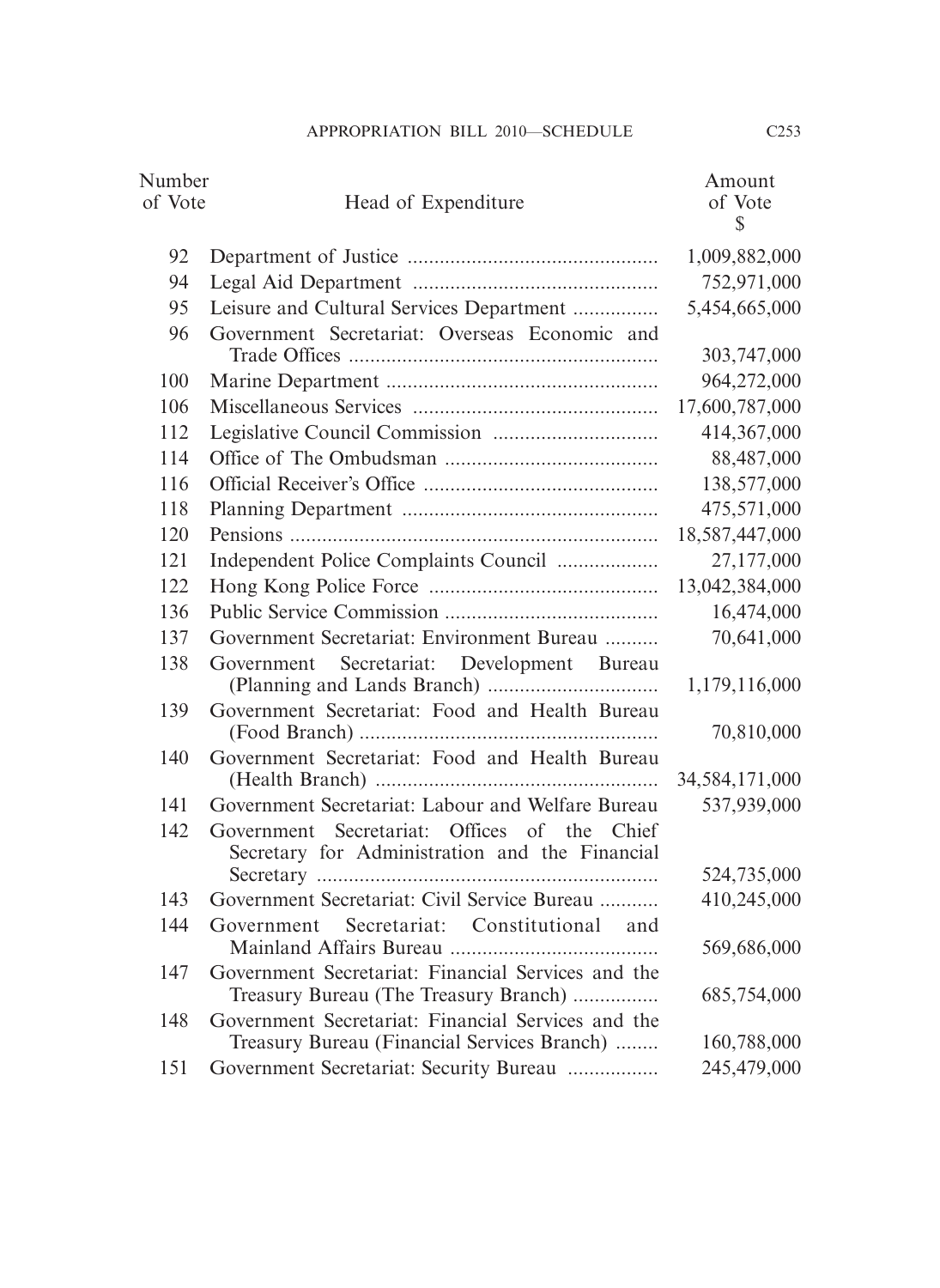| Number  |                                                                                                       | Amount                  |
|---------|-------------------------------------------------------------------------------------------------------|-------------------------|
| of Vote | Head of Expenditure                                                                                   | of Vote<br>$\mathbb{S}$ |
| 152     | Government Secretariat: Commerce and Economic<br>Development Bureau (Commerce, Industry and           |                         |
|         |                                                                                                       | 1,259,804,000           |
| 155     | Government Secretariat: Innovation and Technology                                                     | 466,126,000             |
| 156     | Government Secretariat: Education Bureau                                                              | 39,220,055,000          |
| 158     | Government Secretariat: Transport and Housing                                                         | 134,358,000             |
| 159     | Government Secretariat: Development Bureau                                                            |                         |
|         |                                                                                                       | 259, 202, 000           |
| 160     |                                                                                                       | 497,227,000             |
| 162     |                                                                                                       | 403,603,000             |
| 163     |                                                                                                       | 247,231,000             |
| 166     |                                                                                                       | 553,530,000             |
| 168     |                                                                                                       | 215,940,000             |
| 169     | Secretariat, Commissioner on Interception of                                                          |                         |
|         |                                                                                                       | 13,932,000              |
| 170     |                                                                                                       | 39,645,722,000          |
| 173     | Student Financial Assistance Agency                                                                   | 3,559,297,000           |
| 174     | Joint Secretariat for the Advisory Bodies on Civil<br>Service and Judicial Salaries and Conditions of |                         |
|         |                                                                                                       | 19,975,000              |
| 180     | Television and Entertainment Licensing Authority                                                      | 78,954,000              |
| 181     |                                                                                                       | 993,808,000             |
| 186     |                                                                                                       | 1,269,196,000           |
| 188     |                                                                                                       | 339,140,000             |
| 190     |                                                                                                       | 10,982,174,000          |
| 194     |                                                                                                       | 5,944,267,000           |
|         |                                                                                                       | 255,552,001,000         |
| 184     |                                                                                                       | 30,047,000,000          |
|         |                                                                                                       |                         |